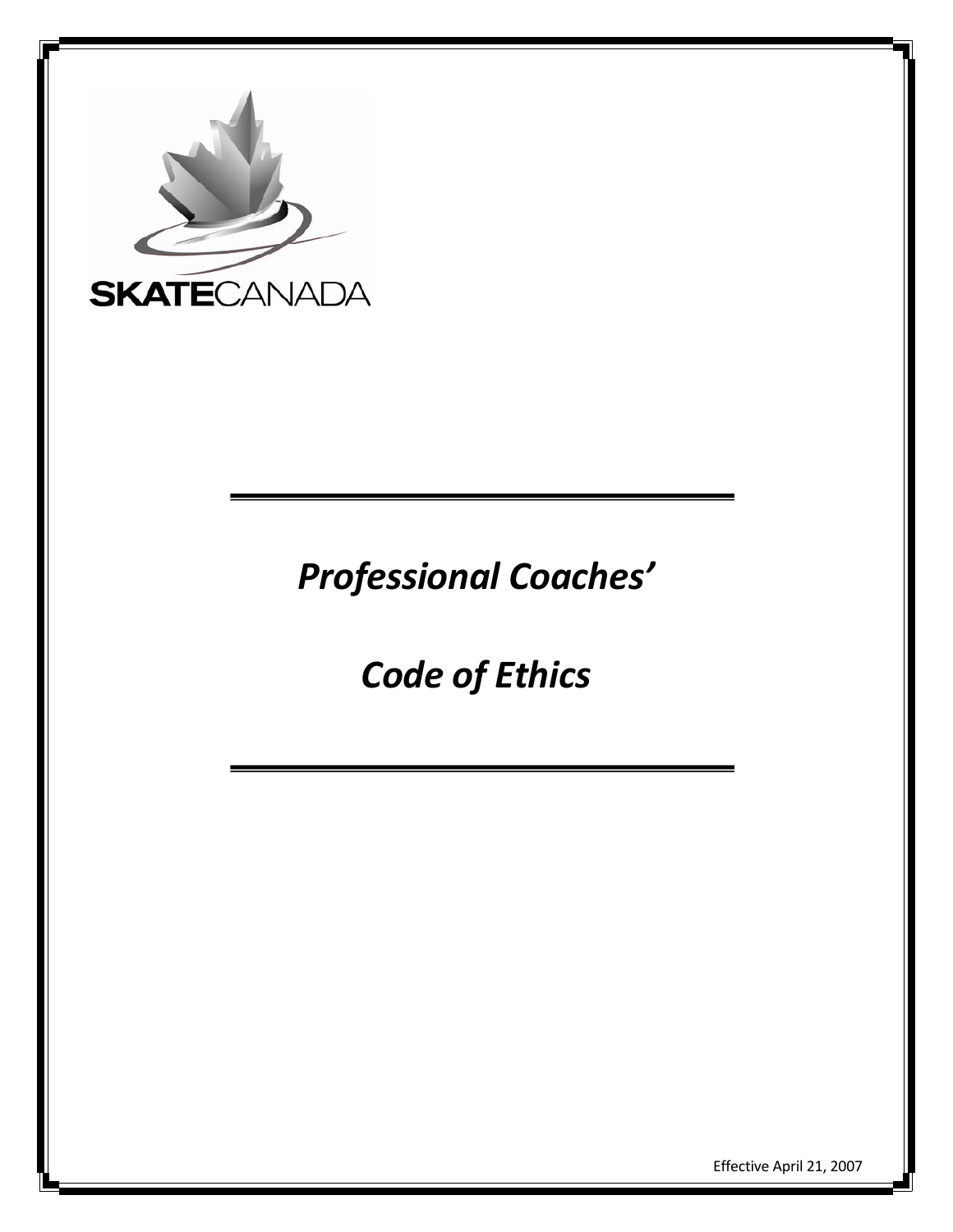# **PROFESSIONAL COACHES' CODE OF ETHICS**

#### **1.0 SKATE CANADA MISSION STATEMENT**

Skate Canada is an Association dedicated to the principles of enabling every Canadian to participate in skating throughout their lifetime for fun, fitness and/or achievement.

#### **2.0 PURPOSE OF CODE**

The Professional Coaches' Code of Ethics has been developed to aid coaches in achieving a level of behaviour that will allow them to assist their athletes in becoming well-rounded, self-confident and productive human beings. The athlete/coach relationship is a privileged one and professional coaches play a critical role in the personal as well as athletic development of their athletes.

To create and maintain a positive and successful learning environment, all stakeholders involved in our sport (athletes, parents, coaches, officials and volunteers) must share a common vision and understanding of their role as their actions ultimately contribute to, or undermine, the existence of a positive skating environment. All Skate Canada Professional Coaches are responsible for establishing and maintaining ethical coaching behaviour.

#### **3.0 ETHICAL OBLIGATIONS TO THE SPORT AND THE PROFESSION**

- 3.1) At all times conduct oneself in a manner which does not have a material adverse effect on the sport of skating, or on the goodwill and reputation of Skate Canada. Support and promote Skate Canada, its programs and the sport of skating.
- 3.2) Be familiar with and adhere to the standards of coaching as defined under Section 2400 of the Skate Canada Rulebook.
- 3.3) Be familiar with and conduct oneself in accordance with ISU, Skate Canada, Section and club/school rules, policies, regulations and programs so as to be able to produce a positive skating environment in a professional manner.
- 3.4) Actively participate in the development and/or maintenance of desirable coaching standards in our sport (practice, education, certification and working conditions) and maintain professional competence by continually upgrading one's education in the sport and in related fields beneficial to skating (e.g. the performing arts, sport science, sport psychology, officiating, etc.).
- 3.5) Initiate and support actions that are required to meet the needs of the athletes, the club/school and skating in general with coaching colleagues, judges/evaluators and club/school officials.
- 3.6) Accept personal responsibility for providing and delivering coaching services in a safe and professional manner.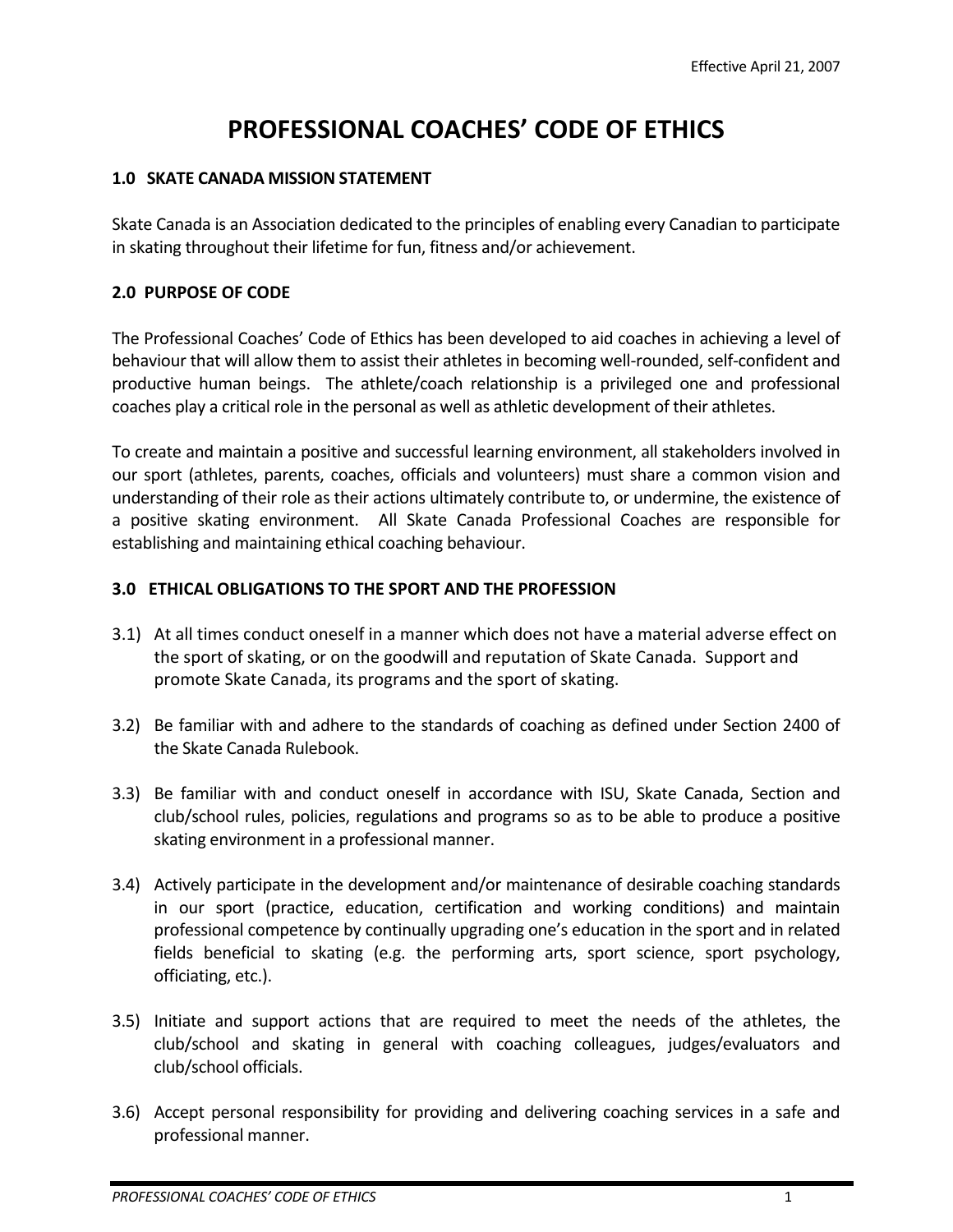- 3.7) Negotiate coaching contracts in good faith and adhere to their terms.
- 3.8) Accurately represent one's technical, educational and professional credentials and resume.
- 3.9) Dress in a neat, clean and appropriate manner that is becoming of a member of this profession.
- 3.10) Give back a certain portion of time, effort and knowledge to our sport as a volunteer.
- 3.11) Coaches may produce resumes, flyers, pamphlets, web pages or other promotional material to advertise and promote their services, qualifications and experience and may distribute this information to individuals when requested by those individuals.
- 3.12) Coaches may advertise their services, qualifications and experience on‐line, and through advertisements in print media (e.g. newspapers or Yellow Pages).
- 3.13) Provided the club or skating school has granted the same permission for all coaches, coaches may display a resume, flyer, brochure, or advertisement for their coaching services or lesson availability on a club bulletin board, club web site or club newsletter.
- 3.14) Coaches may participate in self‐promotional activities that do not violate other clauses in this code.

## **4.0 ETHICAL OBLIGATIONS TO ALL INDIVIDUALS**

- 4.1) Exhibit the important character traits of honesty, integrity, fairness, reliability/ dependability and cooperation when dealing with all participants in the sport so as to bring credit to the profession.
- 4.2) Treat everyone fairly within the context of their activity regardless of skating ability and participation goals.
- 4.3) Be a positive role model and encourage sportsmanship by demonstrating respect, courtesy, and positive support for all athletes, coaches, officials and volunteers at all times. Do not engage in actions (verbal or physical) that unfairly disadvantage a given athlete (or athletes) over another. Actively encourage athletes to learn and uphold the rules of their sport and the spirit of such rules.
- 4.4) Refrain from engaging in conduct which constitutes personal harassment or abuse of power in relation to another Skate Canada member. For these purposes:
- a) "Personal harassment" is defined as improper conduct (comment, conduct, or gestures), which is directed toward an individual, and which is offensive or harmful to that individual, and which the person making the comment, conduct, or gestures knows or ought to know is unwelcome or unwanted.
- b) "Abuse of power" is defined as conduct which involves the improper use of power, trust or authority inherent in a position held, which is directed toward an individual, and which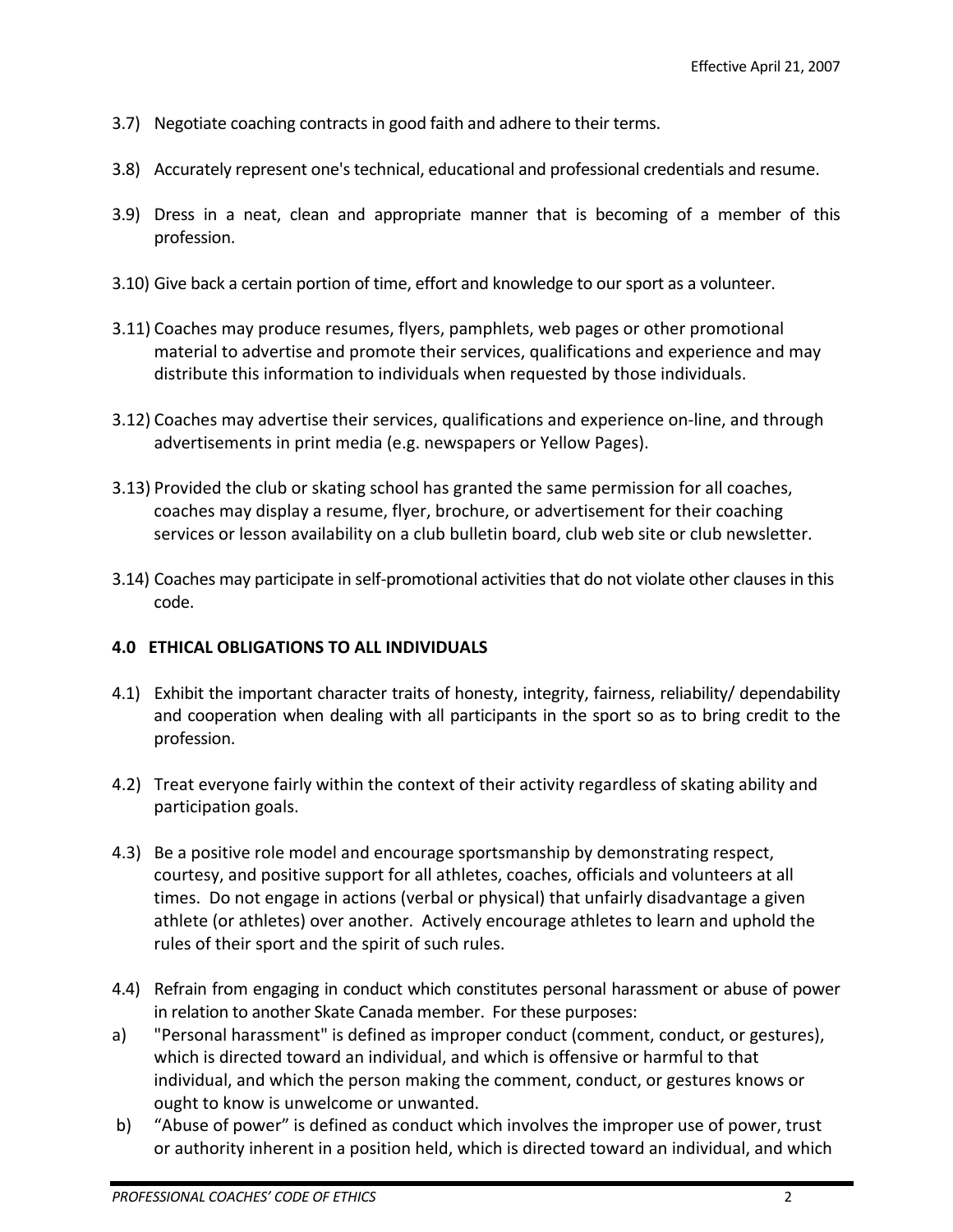endangers the job or performance of the individual, or undermines his or her job or performance, or in any way interferes with or influences the performance or career of that individual.

- c) This conduct includes verbal, psychological and physical forms of behaviour, is demeaning, belittling, or causes personal humiliation or embarrassment, and may be on a one‐time or continuous basis.
- d) This conduct does not have to be made with the intent to harass or to abuse power, as the case may be, to constitute harassment or abuse of power;
- e) The conduct takes place at or during the course of any Skate Canada business or skating activity or event (including business or skating activities or events of member organizations); or, outside of those situations, when the conduct occurs between members of Skate Canada, and the conduct adversely affects Skate Canada skating environment.
- 4.5) Refrain from engaging in conduct which constitutes discriminatory or sexual harassment. Discriminatory and sexual harassment, whether verbal, physical, or institutional, is unacceptable and will not be tolerated by Skate Canada.
- a) Discriminatory harassment is defined as improper behaviour (comment, conduct, or gestures), which is directed toward an individual or group of individuals, and which is related to or motivated by the race, national or ethnic origin, colour, religion, age, marital status, family status, disability, or pardoned conviction of that individual or group of individuals, and which is offensive to that individual or group of individuals, and which the person making the comment, conduct, or gestures knows or ought to know is unwelcome or unwanted. This improper behaviour, which may be on a one‐time or continuous basis, is insulting, intimidating, humiliating, malicious, degrading, or embarrassing. The improper behaviour does not have to be made with the intent to harass or discriminate, to be in violation of this policy.
- b) Sexual harassment is defined as improper behaviour (comment, conduct, or gestures), which is directed toward an individual or group of individuals, and which is related to the sex or sexual orientation of that individual or group of individuals, and which might reasonably be expected to cause offense or humiliation to that individual or group of individuals, or which might reasonably be perceived by the individual or group of individuals as placing a condition of a sexual nature on employment, or on any opportunity for training or advancement. Sexual harassment may be directed at members of the same sex or the opposite sex. This improper behaviour, which may be on a one‐time or continuous basis, is insulting, intimidating, humiliating, malicious, degrading, or embarrassing. The improper behaviour does not have to be made with the intent to harass or discriminate, to be in violation of this policy.
- 4.6) Never advocate or condone the use of illegal drugs, banned or performance enhancing substances.

## **5.0 ETHICAL OBLIGATIONS TO ATHLETES/PARENTS**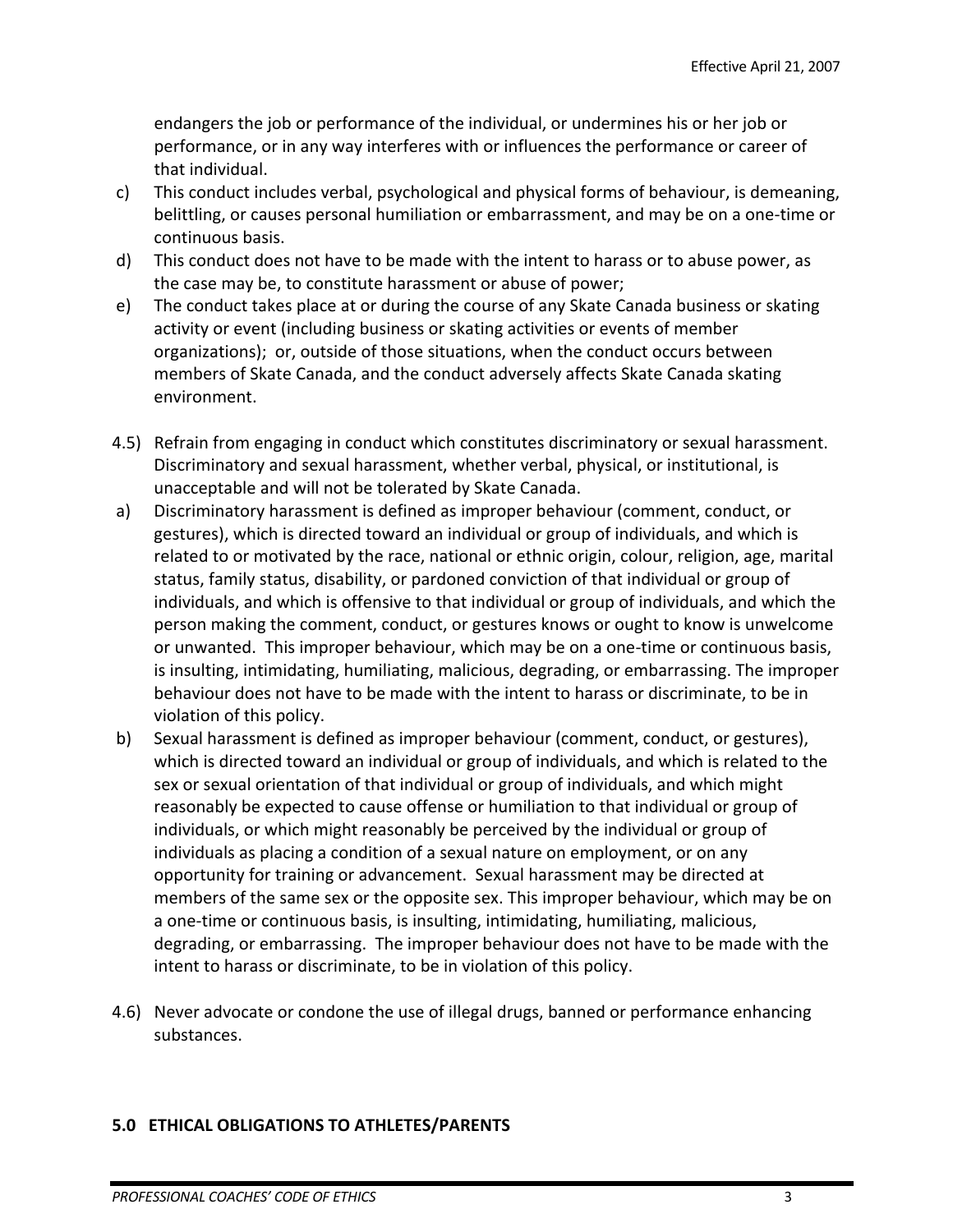- 5.1) Provide the athlete and parent/s with a current copy of the Skate Canada Coaches' Code of Ethics and review the code with the athlete and parent(s).
- 5.2) Assist the athlete in determining realistic goals and objectives in the sport.
- 5.3) Provide the athlete and parent/s with the information necessary to enable them to choose a realistic and affordable course of action to achieve their goals and objectives. Involve parents in management decisions pertaining to their children's development.
- 5.4) Maintain the best interests of the athlete at heart at all times and communicate regularly and effectively with the athlete and parent(s) as to the athlete's progress, changes in Skate Canada rules or club regulations, or other important or relevant information affecting the athlete's participation in the sport.
- 5.5) Place the emotional and physical well-being of the athlete ahead of a personal desire to win.
- 5.6) Be aware of the influence one can exercise over one's athletes and never abuse this trust or position of power.
- 5.7) Avoid making promises or giving guarantees to the athlete and/or parent(s) of test or competitive achievement but rather endeavour to restrict dialogue to the athlete's personal skating development.
- 5.8) Clearly outline your available coaching services including cost and method of payment prior to providing any services as agreed or contracted by your athlete/parent.
- 5.9) Invoice the athlete/parent for services performed and only for the appropriate value. Invoicing athletes/parents for lessons or professional time not provided or to be provided in the future is not acceptable.
- 5.10) Respect the fact that an athlete and/or parent/s have the right to contract the services of another coach to either replace or supplement the athlete's instruction.
- 5.11) Abstain from the consumption of alcoholic beverages or use of tobacco in the presence of athletes in the training environment. Coaches should be role models for athletes and encourage healthy habits.

## **6.0 ETHICAL OBLIGATIONS TO PROFESSIONAL COLLEAUGES**

- 6.1) Strive to create and maintain cooperative relationships with coaching colleagues for the purpose of ensuring a positive skating environment.
- 6.2) Refrain from criticizing another coach's teaching methods, techniques and/or opinions unless done so with the coach's knowledge or permission.